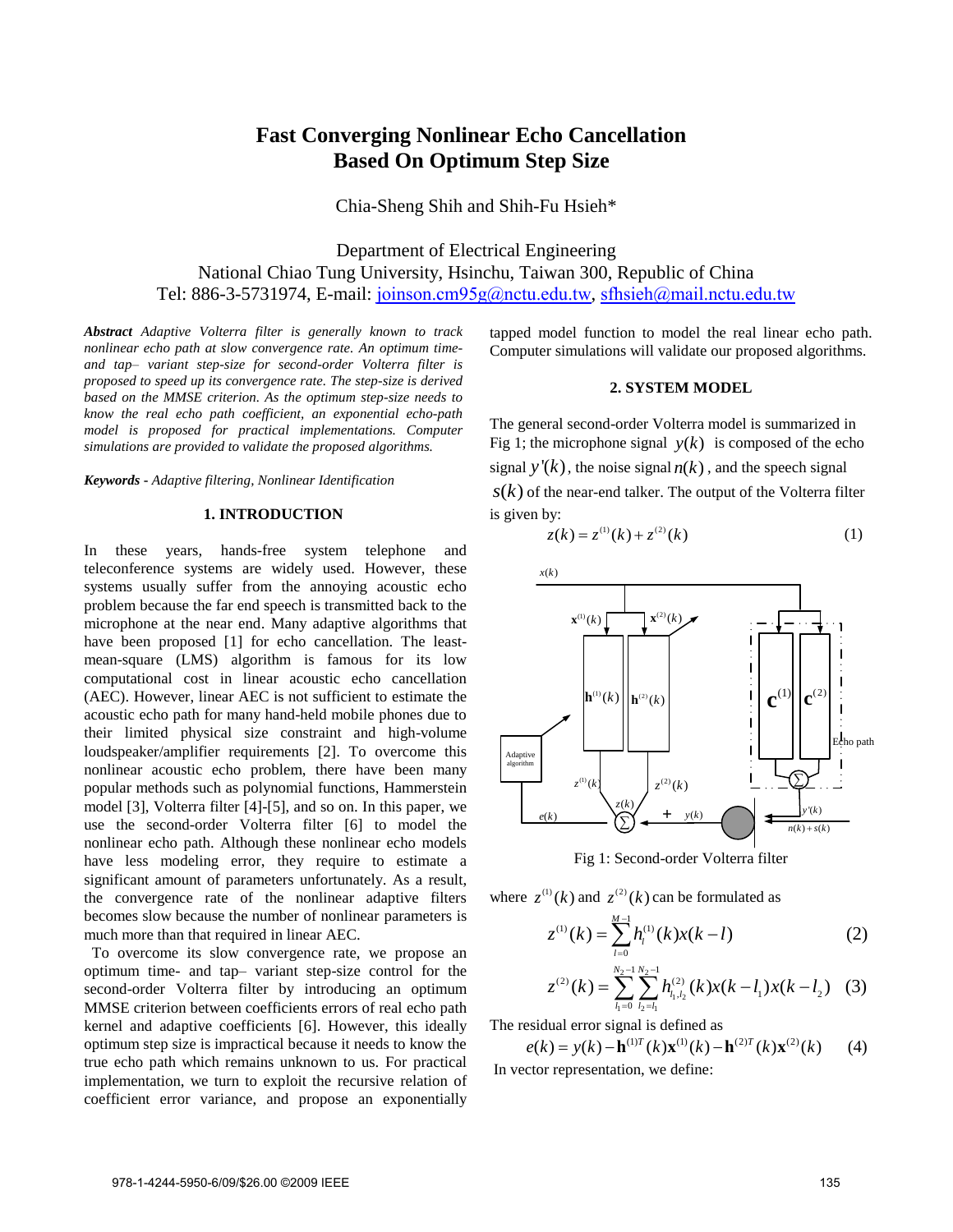$$
\mathbf{x}^{(1)}(k) = [x_1^{(1)}(k), x_2^{(1)}(k), \dots, x_M^{(1)}(k)]^T
$$
  
\n
$$
= [x(k), x(k-1), \dots, x(k-M+1)]^T
$$
  
\n
$$
\mathbf{x}^{(2)}(k) = [x_1^{(2)}(k), x_2^{(2)}(k), \dots, x_{L_2}^{(2)}(k)]^T
$$
\n(5)

$$
\mathbf{x}^{(2)}(k) = [x_1^{(2)}(k), x_2^{(2)}(k), \dots, x_{L_2}^{(2)}(k)]^T
$$
  
=  $[x^2(k), x(k)x(k-1), \dots, x^2(k-N_2+1)]^T$  (6)

$$
= [x2(k), x(k)x(k-1),......x2(k-N2+1)]T (6)
$$
  

$$
\mathbf{h}(1)(k) = [h1(1)(k), h2(1)(k),......hM(1)(k)]T (7)
$$
  

$$
\mathbf{h}(2)(k) = [h1(1)(k), h2(1)(k),......hL2(1)(k)]T
$$

$$
\mathbf{h}^{(2)}(k) = [h_1^{(1)}(k), h_2^{(1)}(k), \dots, h_{L_2}^{(1)}(k)]^T
$$
  
=  $[h_{0,0}^{(2)}(k), h_{0,1}^{(2)}(k), \dots, h_{N_2-1,N_2-1}^{(2)}(k)]^T$  (8)

where  $M$  and  $N<sub>2</sub>$  represent memory lengths of linear and quadratic kernel, and the lengths of  $\mathbf{x}^{(2)}(k)$  and  $\mathbf{h}^{(2)}(k)$  are both equal to  $L_2 = N_2 (N_2 + 1) / 2$ .

### **3. OPTIMUM STEP SIZE**

We want to find out the step size at time  $k$  which can minimize each tap coefficient error variance at time  $k+1$ , i.e. MSE for each iteration step. Hence, we use diagonal matrices to replace the step size of conventional LMS algorithm [1], thus the corresponding LMS algorithm can be<br>
rewritten as<br> **h**<sup>(1)</sup>(*k* + 1) = **h**<sup>(1)</sup>(*k*) + **U**<sup>(1)</sup>(*k*)*e*(*k*)**x**<sup>(1)</sup>(*k*) (9)<br> **h**<sup>(2)</sup>(*k* + 1) = **h**<sup>(2)</sup>(*k*) + **U**<sup>(2)</sup>(*k*)*e*(*k*)**x**<sup>(2)</sup>(*k*) rewritten as

$$
\mathbf{h}^{(1)}(k+1) = \mathbf{h}^{(1)}(k) + \mathbf{U}^{(1)}(k)e(k)\mathbf{x}^{(1)}(k) \qquad (9)
$$

$$
\mathbf{h}^{(2)}(k+1) = \mathbf{h}^{(2)}(k) + \mathbf{U}^{(2)}(k)e(k)\mathbf{x}^{(2)}(k) \qquad (10)
$$

,

where  $\mathbf{U}^{(1)}(k)$  and  $\mathbf{U}^{(2)}(k)$  denote linear and quadratic step

size matrices of our interest:  
\n
$$
\mathbf{U}^{(1)}(k) = \begin{bmatrix} \mu_1^{(1)}(k) & \cdots & 0 \\ \vdots & \ddots & \vdots \\ 0 & \cdots & \mu_M^{(1)}(k) \end{bmatrix}
$$
\n
$$
\mathbf{U}^{(2)}(k) = \begin{bmatrix} \mu_1^{(2)}(k) & \cdots & 0 \\ \vdots & \ddots & \vdots \\ 0 & \cdots & \mu_{L_2}^{(2)}(k) \end{bmatrix}
$$

where the  $l^h$  element of the step size matrices is chosen to minimize  $l^{th}$  coefficient error variance at time  $k+1$ . The criterion is summarized as<br>  $\mu_l^{(i)}(k) = \arg \min E \left\{ [h_l^{(i)}(k+1) - c_l^{(i)}]^2 \right\}$ 

n is summarized as  

$$
\mu_l^{(i)}(k) = \underset{\mu_l^{(i)}(k)}{\arg \min} E\left\{ [h_l^{(i)}(k+1) - c_l^{(i)}]^2 \right\}
$$

where  $i \in 1, 2$ , and the coefficient error is defined as

where 
$$
i \in 1, 2
$$
, and the coefficient error is defined as  
\n
$$
\mathbf{v}^{(i)}(k) = \mathbf{h}^{(i)}(k) - \mathbf{c}^{(i)}
$$
\n(11)

Using (9), (11), and (4), we may rewrite the linear kernel coefficient error  $\mathbf{v}^{(1)}(k)$  as

$$
\mathbf{v}^{(i)}(k+1) = \mathbf{v}^{(i)}(k) - \mathbf{U}^{(i)}\mathbf{v}^{T}(k)\mathbf{x}(k)\mathbf{x}^{(i)}(k) + \mathbf{U}^{(i)}[n(k) + s(k)]\mathbf{x}^{(i)}(k)
$$
  
\n
$$
= [\mathbf{I} - \mathbf{U}^{(i)}(k)\mathbf{x}^{(i)}(k)\mathbf{x}^{(i)^{T}}(k)]\mathbf{v}^{(i)}(k) - \mathbf{U}^{(i)}\mathbf{x}^{(i)}(k)\mathbf{x}^{(2)^{T}}(k)\mathbf{v}^{(2)}(k)
$$
  
\n
$$
+ \mathbf{U}^{(1)}n(k)\mathbf{x}^{(1)}(k) + \mathbf{U}^{(1)}s(k)\mathbf{x}^{(1)}(k)
$$
 (12)

where the cascaded representations of input and coefficient error are denoted as

enoted as  
\n
$$
\mathbf{x}(k) = [\mathbf{x}^{(1)T}(k) \quad \mathbf{x}^{(2)T}(k)]^T
$$
\n(13)

$$
\mathbf{x}(k) = [\mathbf{x}^{\text{\tiny (1)T}}(k) \quad \mathbf{x}^{\text{\tiny (2)T}}(k)]^T
$$
(13)  

$$
\mathbf{v}(k) = [\mathbf{v}^{\text{\tiny (1)T}}(k) \quad \mathbf{v}^{\text{\tiny (2)T}}(k)]^T
$$
(14)

We can derive the autocorrelation matrix of the linear

\n Exernel coefficient errors by the direct-average method [1]:\n 
$$
\mathbf{R}_{\mathbf{v}^{(1)}}(k+1) \approx [\mathbf{I} - 2\mathbf{U}^{(1)}(k)\mathbf{R}_{\mathbf{v}^{(1)}}(\mathbf{k})]\mathbf{R}_{\mathbf{v}^{(1)}}(k)\n + [\mathbf{U}^{(1)}(k)]E\{\mathbf{x}^{(1)}(k)\mathbf{x}^{(1)T}(k)\mathbf{v}^{(1)}(k)\n \times \mathbf{v}^{(1)T}(k)\mathbf{x}^{(1)T}(k)\mathbf{x}^{(1)T}(k)][\mathbf{U}^{(1)}(k)]^T\n + [\mathbf{U}^{(1)}(k)]E\{\mathbf{x}^{(1)}(k)\mathbf{x}^{(2)T}(k)\mathbf{v}^{(2)}(k)\n \times \mathbf{v}^{(2)T}(k)\mathbf{x}^{(2)T}(k)\mathbf{x}^{(1)T}(k)][\mathbf{U}^{(1)}(k)]^T\n + [\mathbf{U}^{(1)}(k)]\sigma_n^2 \mathbf{R}_{\mathbf{x}^{(1)}}(k) + \sigma_s^2 \mathbf{R}_{\mathbf{x}^{(1)}}(k)[\mathbf{U}^{(1)}(k)]^T(15)\n
$$

In Eq. (15),  $E\{\cdot\}$  denotes expectation operator. By the assumption of mutual independence among  $x(k)$ ,  $n(k)$  and,  $s(k)$ , and the assumption that the probability density function of  $x(k)$  is an even function, we have

$$
E\left\{x^3(k)\right\}=0.
$$

Thus the cross products terms  $[\mathbf{I} - \mathbf{U}^{(1)}(k)\mathbf{x}^{(1)}(k)\mathbf{x}^{(1)T}(k)]\mathbf{v}^{(1)}(k)$ ,  $\mathbf{U}^{(1)}\mathbf{x}^{(1)}(k)\mathbf{x}^{(2)T}(k)\mathbf{v}^{(2)}(k)$ ,  $\mathbf{U}^{(1)}n(k)\mathbf{x}^{(1)}(k)$ , and  $\mathbf{U}^{(1)}s(k)\mathbf{x}^{(1)}(k)$ in (12) can be neglected.

The  $l^{\text{th}}$  diagonal term of the autocorrelation matrix, denoting  $l^{\text{th}}$  mean-square of linear coefficient error, can be written as:<br>  $g_l^{(1)}(k+1) \approx (1 - 2\mu_l^{(1)}(k)\sigma_x^2)g_l^{(1)}(k)$ written as:<br>  $v^{(1)}(k+1) \approx (1 - 2 \mu^{(1)}(k) \sigma^2) g^{(1)}$ 

written as:  
\n
$$
g_l^{(1)}(k+1) \approx (1 - 2\mu_l^{(1)}(k)\sigma_x^2) g_l^{(1)}(k)
$$
\n
$$
+ \mu_l^{(1)^2}(k)\sigma_x^2 \left[ \sigma_x^2 \sum_{l=1}^M g_l^{(1)}(k) + \sigma_x^4 \sum_{j=0}^{L_2} g_j^{(2)}(k) + \sigma_n^2 + \sigma_s^2 \right]
$$
(16)

The optimum time-& tap variant step-size can be obtained by taking derivative of (16) with respect to  $\mu_l^{(1)}(k)$  and

setting the result equal to zero. Thus we can get the Optimum Time-&Tap-variant step-size of the linear kernel<br>based on the LMS algorithm (OTTLMS):<br> $\mu_{i,OTIMS}^{(1)}(k) = \frac{g_i^{(1)}(k)}{g_i^{(1)}(k)}$  (17) based on the LMS algorithm (OTTLMS): Time-&Tap-variant step-siz<br>he LMS algorithm (OTTLN<br> $k$ ) =  $\frac{g_l^{(1)}(k)}{g_l^{(2)}(k)}$ 

$$
\mu_{l,OTILMS}^{(1)}(k) = \frac{g_l^{(1)}(k)}{\sigma_x^2 \sum_{l=1}^{M} g_l^{(1)}(k) + \sigma_n^2 + \sigma_s^2 + \sigma_x^4 \sum_{l=1}^{L_2} g_l^{(2)}(k)} \tag{17}
$$

Similar to the linear kernel, the optimal step size of the quadratic kernel is given by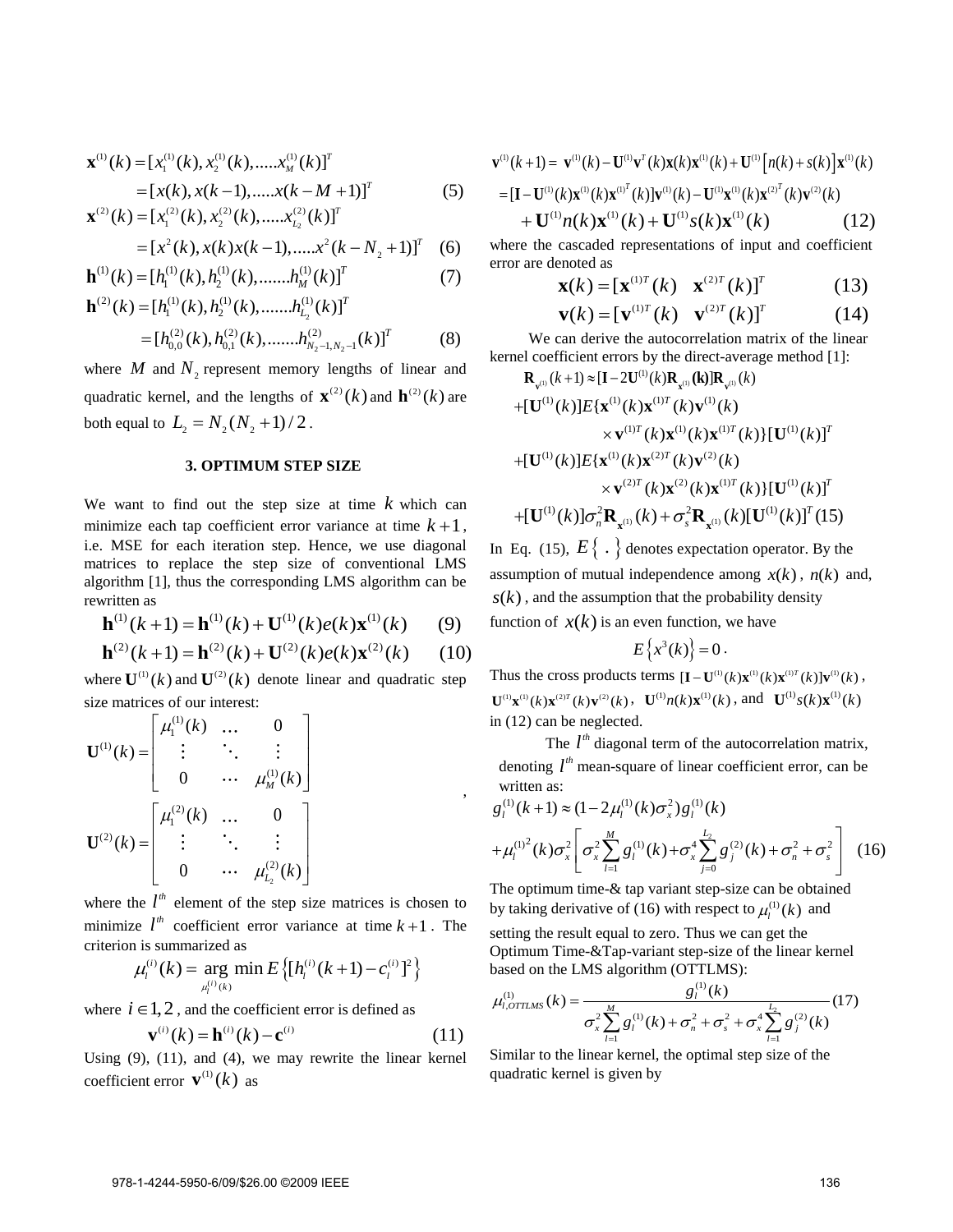$$
\mu_{j,OTILMS}^{(2)}(k) = \frac{g_j^{(2)}(k)}{\sigma_x^4 \sum_{j=1}^{L_2} g_j^{(2)}(k) + \sigma_n^2 + \sigma_s^2 + \sigma_x^2 \sum_{l=1}^{M} g_l^{(1)}(k)} (18)
$$

From the result of (17) and (18), we can see that the optimum step sizes are directly proportional to the coefficient error variance. If the coefficient error variance is large (for example, at the initial state), the optimum step sizes are large; and if the coefficient error variance is small, the optimum steps become small. The result agrees with our intuition.

The numerators in (17) and (18) account for the second moment coefficient error of linear and quadratic kernel, respectively, and the denominator for the summation of residual error power and near-end speech power. Thus our work in (17) and (18) agree with that in [6].

The above discussions are based on an LMS algorithm. However, when the input is large, the LMS algorithm suffers from a gradient noise amplification problem. In order to overcome this difficulty, we extend it to the normalized LMS (NLMS) algorithm. By the approximation of

and

$$
\mathbf{x}^{(2)T}(k)\mathbf{x}^{(2)T}(k) = L_2 \sigma_x^4 [1],
$$

 $\mathbf{x}^{(1)T}$   $(k)$   $\mathbf{x}^{(1)}$  $(k)$  =  $M\sigma_x^2$ 

the Optimum Time-&Tap-variant step-size of the linear kernel based on the Normalized LMS algorithm(OTTNLMS)<br>
can be shown to be:<br>  $\mu_{l,OTNLMS}^{(1)}(k) = (M\sigma_x^2 + L_2\sigma_x^4)\mu_{l,OTLMS}^{(1)}(k)$  (19)<br>  $\mu_{l,OTNLMS}^{(2)}(k) = (M\sigma_x^2 + L_2\sigma_x^4)\mu_{l,OTLMS}^{(2)}(k)$  (20) can be shown to be:<br>  $\mu^{(1)}_{\text{commute}}(k) = (M\sigma^2 + I_{\text{e}}\sigma^4)\mu^{(1)}_{\text{e}}$ 

$$
\mu_{l,OTINLMS}^{(1)}(k) = (M\sigma_x^2 + L_2\sigma_x^4)\mu_{l,OTILMS}^{(1)}(k)
$$
\n
$$
\mu_{j,OTINLMS}^{(2)}(k) = (M\sigma_x^2 + L_2\sigma_x^4)\mu_{j,OTILMS}^{(2)}(k)
$$
\n(19)

$$
\mu_{j,OTINLMS}^{(2)}(k) = (M\sigma_x^2 + L_2\sigma_x^4)\mu_{j,OTILMS}^{(2)}(k)
$$
 (20)

Earlier, we have already derived optimum time- and tap- variant step-size for LMS and NLMS algorithms. Here, OTTLMS and OTTNLMS not only need prior statistics knowledge of the signal and noise powers,  $\sigma_x^2$ ,  $\sigma_x^4$ ,  $\sigma_s^2$  and  $\sigma_n^2$ , but also the prior knowledge of second moment of coefficient error  $g_l^{(1)}(k)$  and  $g_j^{(2)}(k)$ . Thus we must know the real room impulse response  $\mathbf{c}^{(1)}$  and second-order kernel caused by nonlinear loudspeaker  $\mathbf{c}^{(2)}$ , which are not accessible to us in general.

Now, unlike the approximation approach done by Kuech [6], we introduce the recursive formula to compute the coefficient variance. By doing so, we only need knowledge of coefficient variance at the initial time.

We substitute the optimum time-&tap-variant step size of the linear kernel (17) back to (16), so that we can get the recursive mean-square coefficient errors:

$$
g_l^{(1)}(k+1) = (1 - \mu_{l,OTILMS}^{(1)}(k)\sigma_x^2)g_l^{(1)}(k)
$$
 (21)  

$$
g_j^{(2)}(k+1) = (1 - \mu_{j,OTILMS}^{(2)}(k)\sigma_x^4)g_j^{(2)}(k)
$$
 (22)

$$
g_l^{(1)}(k+1) = (1 - \mu_{l,OTILMS}^{(1)}(k)\sigma_x^2)g_l^{(1)}(k)
$$
 (21)  

$$
g_j^{(2)}(k+1) = (1 - \mu_{j,OTILMS}^{(2)}(k)\sigma_x^4)g_j^{(2)}(k)
$$
 (22)

Similarly, (21) and (22) can be rewritten as:<br> $u^{(1)}_{\text{max}}(k)\sigma^2$ 

Similarly, (21) and (22) can be rewritten as:  
\n
$$
g_l^{(1)}(k+1) = (1 - \frac{\mu_{l,OTILMS}^{(1)}(k)\sigma_x^2}{M\sigma_x^2 + L_2\sigma_x^4})g_l^{(1)}(k)
$$
\n(23)  
\n
$$
g_{l}^{(2)}(k+1) = (1 - \frac{\mu_{j,OTILMS}^{(2)}(k)\sigma_x^4}{M\sigma_x^2})g_l^{(2)}(k)
$$
\n(24)

$$
M\sigma_x^2 + L_2\sigma_x^2
$$
  

$$
g_j^{(2)}(k+1) = (1 - \frac{\mu_{j,OTIMS}^{(2)}(k)\sigma_x^4}{M\sigma_x^2 + L_2\sigma_x^4})g_j^{(2)}(k)
$$
 (24)

for  $l = 1, ..., M$  ,  $j = 1, ..., L_2$ .

By (21-24), we can see that we only need to know the

envelope of real echo path at initial time, i.e.  
\n
$$
g_l^{(1)}(0) = E\left[\left(h_l^{(1)}(0) - c_l^{(1)}\right)^2\right] = \left[c_l^{(1)}\right]^2,
$$

thus we propose a model function to estimate those parameters for the application in nonlinear acoustics echo cancellation. Here, we will assume the real linear  $\mathbf{c}^{(1)}$  and quadratic  $e^{(2)}$  kernel can be modeled reasonably as an exponentially decaying envelope as shown in Fig 2. Let the linear and quadratic envelope functions be modeled as:<br>  $w^{(1)} = w^{(1)}(r^{(1)})^l$  for  $l = 1 \sim M$ exponentially decaying envelope as shown in Fig 2. Let the<br>
inear and quadratic envelope functions be modeled as:<br>  $w_l^{(1)} = w_0^{(1)} (r^{(1)})^l$  for  $l = 1 \sim M$  (25)<br>  $w_s^{(2)} = w_s^{(2)} (r^{(2)})^{(l_1+l_2)}$  for  $l_1, l_2 = 1 \sim N_s$  (26)

$$
w_l^{(1)} = w_0^{(1)} (r^{(1)})^l \text{ for } l = 1 \sim M
$$
 (25)  

$$
w_{l_1, l_2}^{(2)} = w_0^{(2)} (r^{(2)})^{(l_1 + l_2)} \text{ for } l_1, l_2 = 1 \sim N_2
$$
 (26)

$$
w_{l_1, l_2}^{(2)} = w_0^{(2)} (r^{(2)})^{(l_1 + l_2)} \text{ for } l_1, l_2 = 1 \sim N_2 \qquad (26)
$$

where  $r^{(1)}$  and  $r^{(2)}$  are the exponential decay factors of the linear and quadratic kernels, respectively. We let the initial linear and quadratic tap coefficients to be zero. i.e.  $h_l^{(1)}(0) = 0$  and  $h_j^{(2)}(0) = 0$  so that

 $g_l^{(1)}(0) = \left[ c_l^{(1)} \right]^2 \approx \left[ w_l^{(1)} \right]^2$ 

and

$$
g_j^{(2)}(0) = \left[c_j^{(2)}\right]^2 \approx \left[w_{l_1,l_2}^{(2)}\right]^2.
$$

By (18) and (19), if we have  $g_l^{(1)}(0)$  and  $g_j^{(2)}(0)$ , we can get the initial step-sizes of linear  $\mu_{l,OTILMS}^{(1)}(0)$  and quadratic kernel filter  $\mu_{j,OTILMS}^{(2)}(0)$ . With these initial step-sizes plugged into (21-22) we can get  $g_l^{(1)}(1)$  and  $g_j^{(2)}(1)$ , and so forth. Thus, we can compute  $\mu_{i,OTILMS}^{(1)}(k)$  and  $\mu_{j,OTILMS}^{(2)}(k)$ , recursively.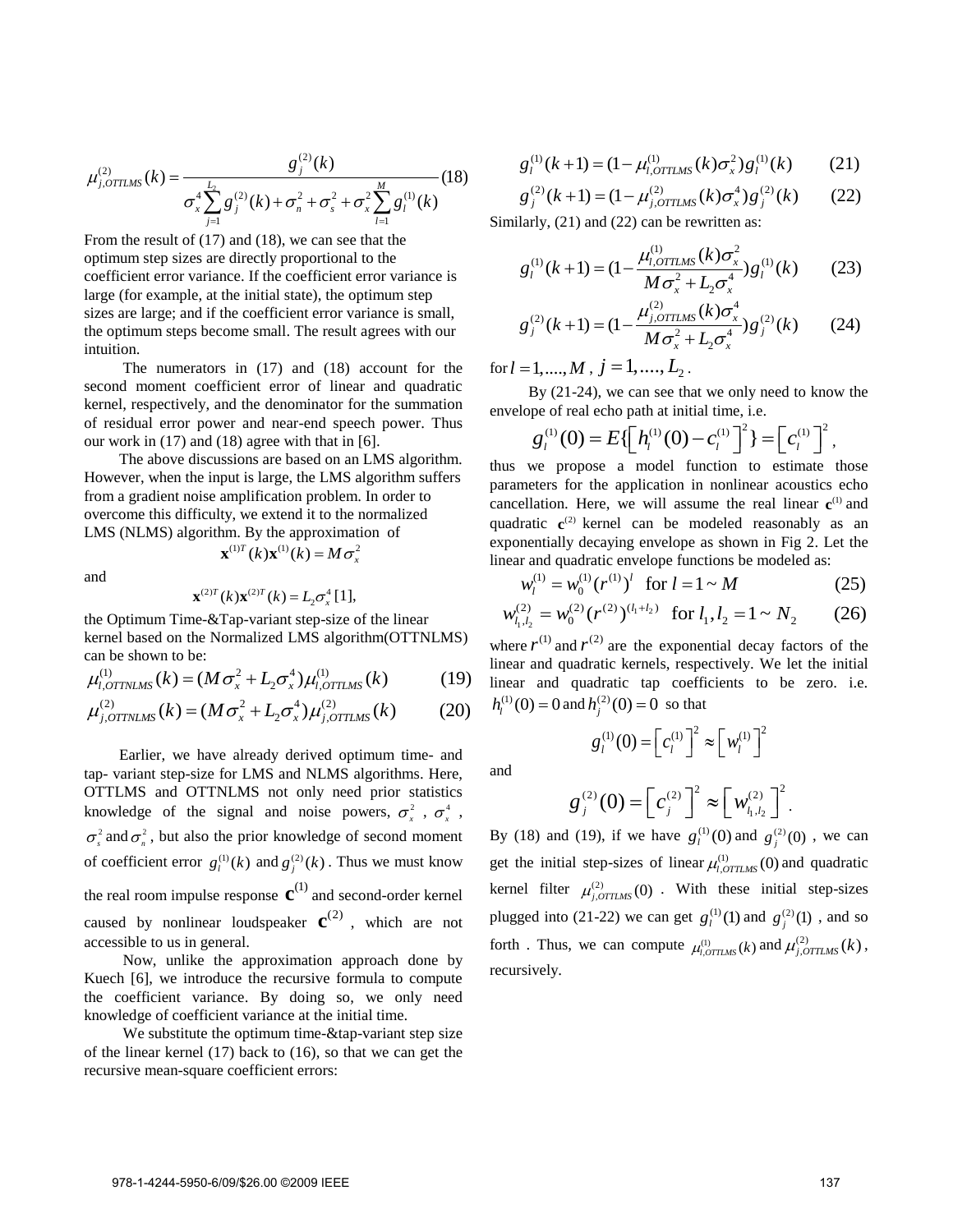

Fig 2: Real kernel and exponentially model

The determination of  $\mu_{l,OTILMS}^{(1)}(k)$  and  $\mu_{j,OTILMS}^{(2)}(k)$ , as statistical knowledge of the near-end  $\sigma_s^2$  is not accessible, it is intuitive that the residual error variance  $\sigma_e^2(k)$  is near to  $\sigma_n^2 + \sigma_s^2$  in converged condition. Thus we introduce the estimated residual error variance  $\hat{\sigma}_{e}^{2}(k)$  to model the

background noise and the near end speech variance by using the smoothed recursive algorithm from squared residual<br>
error as:<br>  $\hat{\sigma}_e^2(k) = \lambda \hat{\sigma}_e^2(k-1) + (1-\lambda)e^2(k)$  ( error as:

is:  
\n
$$
\hat{\sigma}_e^2(k) = \lambda \hat{\sigma}_e^2(k-1) + (1-\lambda)e^2(k)
$$
\n(27)

where  $\lambda$  is a smoothing constant.

Next, let us consider the echo path change condition. When the echo path changes, our proposed optimum step size is not robust. The reason comes from the recursive characteristic of (21-22), whether echo path changes or not, the mean-square coefficient errors of linear and quadratic kernel become smaller and smaller, and our proposed optimum step sizes become smaller and smaller, accordingly. Even if the echo path changes at some times, the step sizes are still very small at convergence.

Thus we may introduce a detector [7] to detect the echo path change. When the echo path change is detected, we re-initialize from  $g_l^{(1)}(k)$  back to its initial values  $g_l^{(1)}(0)$ , so that our algorithm can still work in case of an echo path change.

# **4. SIMULATION**

To evaluate the performance of our proposed nonlinear AEC algorithm, computer simulations are performed. We use a white Gaussian signal as the far end input. In Fig 3, the orders of real linear and quadratic echo paths are set to 256 and 20, respectively.

In Fig 3(a), we compare OTTNLMS, its practical implementation, Kuech approach, and NLMS. In Fig 3(b), the echo path changes at sample time 16000 and the near end talk signal exists from 25000 to 27000 sample time. For a fair comparison, parameters are chosen so that the steadystate ERLEs are equal for different algorithms. In Fig 4, the far end input is a real speech signal. These figures justify the effectiveness of our proposed algorithms.

## **5. CONCLUISON**

In this paper, we propose an optimum time- and tap– variant step-size for Volterra filter in order to speed up convergence rate. As the optimum step-size needs to know the real echo path coefficient, we propose an exponential model for practical implementations. In case of echo path change and double talk, we incorporate an estimated model and echo path detector into our optimum step size model. The proposed optimum step size has better performance than conventional step size control of nonlinear acoustic echo canceller as shown from computer simulations.